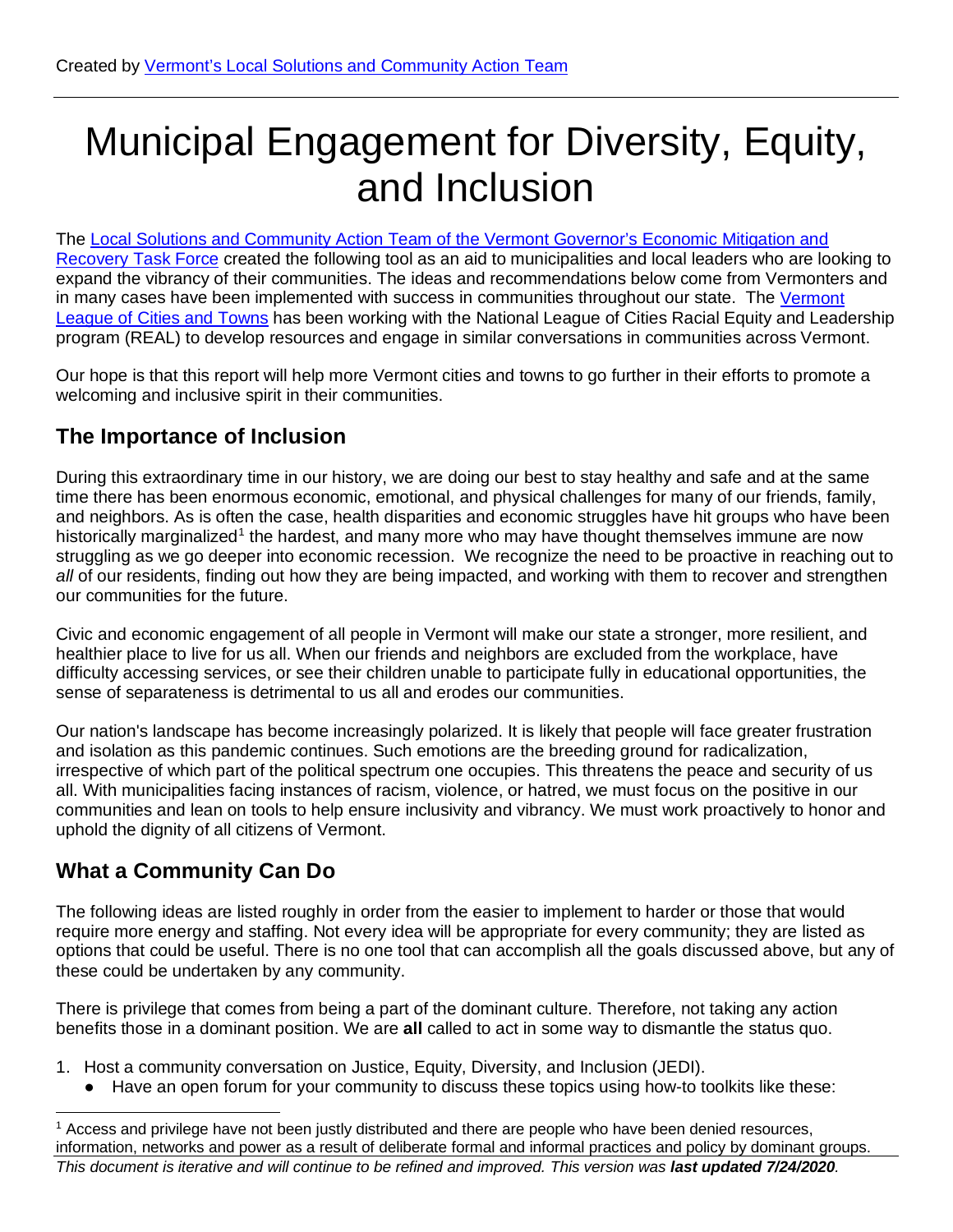- Central VT has a "Showing Up for Racial Justice" [group on Facebook.](https://www.facebook.com/CVtSURJ) This is a part of a larger network, and there are chapters in VT, [as shown here.](https://www.showingupforracialjustice.org/?fbclid=IwAR37wbxvuXV5kBmgO3jvAwdtalO6Q-PzgGfeB655Q3JB-cO5m0bahRZYj8k)
- Policy Link has created a [Community Engagement and Participation Checklist](file://NTWRKServer/staff/vhfa/Policy/Other%20Board%20Materials/Local%20and%20Community%20Solutions%20Team/%E2%97%8F%09https:/www.policylink.org/sites/default/files/COMMUNITY%20ENGAGEMENT%20CHECKLIST.pdf) that could be a helpful tool for municipalities to address disparities for healthier places.
- There are a lot of online [tools](https://www.racialequitytools.org/act/strategies/organizational-change-processes) to help municipalities, nonprofits, businesses and others such as tools [listed here.](https://www.racialequitytools.org/act/strategies/organizational-change-processes)
- 2. Look at the language and imagery on the municipality's website, public comments, signage, publications, applications, social media posts, and more to ensure a consistent tone of welcome and inclusion.
	- Imagine coming into your town for the first time. Would you like to see a website and signage that says 'Welcome, we'll help you get settled', 'Welcome, let us help keep you safe', or would you rather see messages about 'stay isolated for two weeks'?
	- Ask a newcomer to your community or someone outside your community to scan your websites and other public materials for welcoming and inclusive language and images.
	- Consider including an encouraging statement for diverse candidates when advertising for jobs and appointments.
- 3. Ensure your municipality has an ADA designee for accommodation inquiries and complaints. They will likely need regular training in the Americans with Disabilities Act. This person can help the municipality examine its website, meetings, communications, and events to ensure full accessibility by people with disabilities.
	- Engage the [Vermont Center for Independent Living](http://www.vcil.org/services/community-access/training) (VCIL) for resources for people with disabilities. They offer technical assistance to municipalities around community access to buildings, meetings, and more.
	- Offer sign language interpretation for public meetings. Some information can be found online at Vermont Interpreter Referral Service and through [UVM.](https://www.uvm.edu/myaccess/?Page=asl_cart/asl_cart.html&SM=asl_cart/asl_cartSubmenu.html)
	- Work with local people with disabilities to discuss emergency preparedness. Resources can be found online through **VCIL**.
- 4. Invite new people to engage in municipal meetings in new ways.
	- Check your town's Front Porch Forum, or Facebook postings, and reach out to invite new groups to your public meetings who may not have historically participated. This could include religious organizations, local Chambers of Commerce, and MWBEs (Minority and Women-owned Business Enterprises).
	- Engage with people in the community who are already setting up [mutual aid,](file://NTWRKServer/staff/vhfa/Policy/Other%20Board%20Materials/Local%20and%20Community%20Solutions%20Team/Peace%20and%20Justice%20Center%20has%20a%20list%20of%20mutual%20aid%20societies%20%E2%80%93%20may%20not%20be%20the%20most%20up%20to%20date%20https:/www.pjcvt.org/mutual-aid-and-other-resources-related-to-covid-19/) protests, or other public events. Invite them to give an update at a Selectboard meeting.
	- Reach out to small churches that are not part of mainstream or inter-faith religious efforts.
	- Go beyond the basic requirements of Vermont law and ensure that public meetings are welcoming and encourage participation from people with different perspectives. To do this consider asking ALL speakers to only use acronyms after they have first explained the full term so that the meeting is easier to follow. Once people are encouraged to participate the meeting format itself must be structured in a way to welcome that participation.
	- Engage youth by reaching out to schools and giving young people advisory seats on commissions and boards, including the Selectboard, school board, planning commission, and more.
	- Consider new ways to recruit volunteers for specific, deadline-oriented projects instead of a long-term committee appointment with unclear work plan and charge.
- 5. Consider ways to support economic development of Minority- and Women-owned Business Enterprises (MWBEs).
	- Add an encouraging statement to your contracting notifications to invite new entrepreneurs that may not have done business with your community before.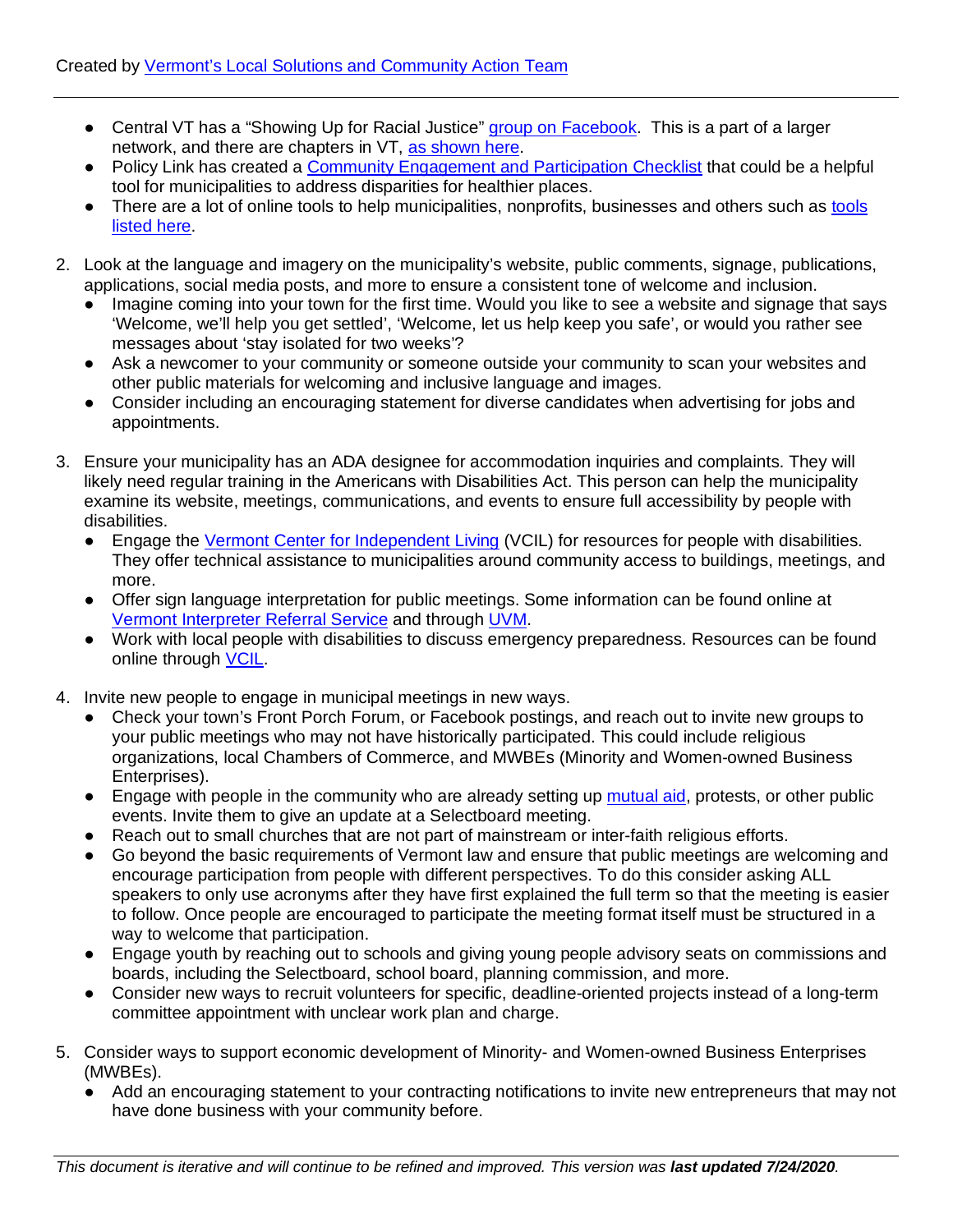- Request the Economic Development Commission (if the municipality has one) or the regional Chamber of Commerce or other natural partner to gather a listing and information on MWBEs and ask them to reach out to these businesses and assess their needs.
- Promote mentorship opportunities for businesses to help support each other.
- 6. There is a federal threshold of creating a municipal language access plan when one language group other than English is larger than 6%. While many communities may not currently be above that level, communities should consider creating a language access plan as a signal of being welcoming. The most spoken languages in Vermont beyond English are French, Nepali, Somali, Swahili, Burmese, Vietnamese, Arabic, Mandarin, and Spanish. Offering relevant public information and materials ensures all residents (and future residents considering moving to your area) have access to the information they need.
	- Consider a triaged or tiered approach where public-facing materials focused on health and safety are regularly translated, and then additional materials can be translated as time and budget allows.
	- A language access plan is being developed by the State of Vermont and will be shared with municipalities once completed. The City of Burlington also is developing a plan through the [Community](https://www.burlingtonvt.gov/CityCouncil/CEDONeighborhoodRevitalizationCommittee)  [Development and Neighborhood Revitalization](https://www.burlingtonvt.gov/CityCouncil/CEDONeighborhoodRevitalizationCommittee) committee. As this becomes final and public, it will be posted online.
	- While not directly applicable, the [Vermont Judiciary](https://www.vermontjudiciary.org/sites/default/files/documents/2017-01-03_-_Language_Access_Plan.pdf) has a language access plan that could serve as a guide for communities.
	- There are other Language Access Plan tools available online, such as through the [federal government](https://www.lep.gov/language-access-planning) as well as the [Center for Medicare and Medicaid Services,](https://www.cms.gov/About-CMS/Agency-Information/OMH/Downloads/Language-Access-Plan.pdf)
- 7. Evaluate Opportunity for Small-Scale Housing & Business in Local Zoning
	- Do zoning rules significantly differ between rich and poor areas of your community?
	- How easy is it for a small business, micro-enterprise, or seasonal vendor (like a food truck) to set up shop in your town?
	- Do zoning districts served by water and sewer have excessive lot sizes that make housing more expensive?
	- To what extent does your zoning result in patterns of development that can support real transportation choices, like walking, biking, or riding the bus?
	- Are small-scale residential uses (like a four-plex) allowed on the same size lot as single-family dwelling.
- 8. Engage your community in the fair and impartial policing discussions. While following any guidance on fair and impartial policing practices, there are other ways to spark a dialogue between the community and law enforcement.
	- Your local law enforcement can be invited to share their proactive work to advance fair and impartial policing. Selectboards that contract for law enforcement services can host a discussion at a Selectboard meeting.
	- Open letters, invitations to participate in rallies, early calendaring and discussions about public events are all vital to engage police and sheriff departments.
	- As taxpayers, community members can advocate for training and support for law enforcement to be more informed and be leaders in social justice discussions. As an example, community members can ask local police and sheriff departments to participate in the Vermont State Police training for law enforcement agencies seeking to implement policing reforms. When municipalities contract for law enforcement services they can request information about policies and officer trainings and request specific contract provisions if needed.
	- Community members can request local law enforcement share a public statement against the ongoing, unnecessary use of force and humiliation against people of color by police across the country, and in support of the inherent value of the lives of black and brown people in our state.
- 9. Look at existing commissions and boards with an eye for demographics.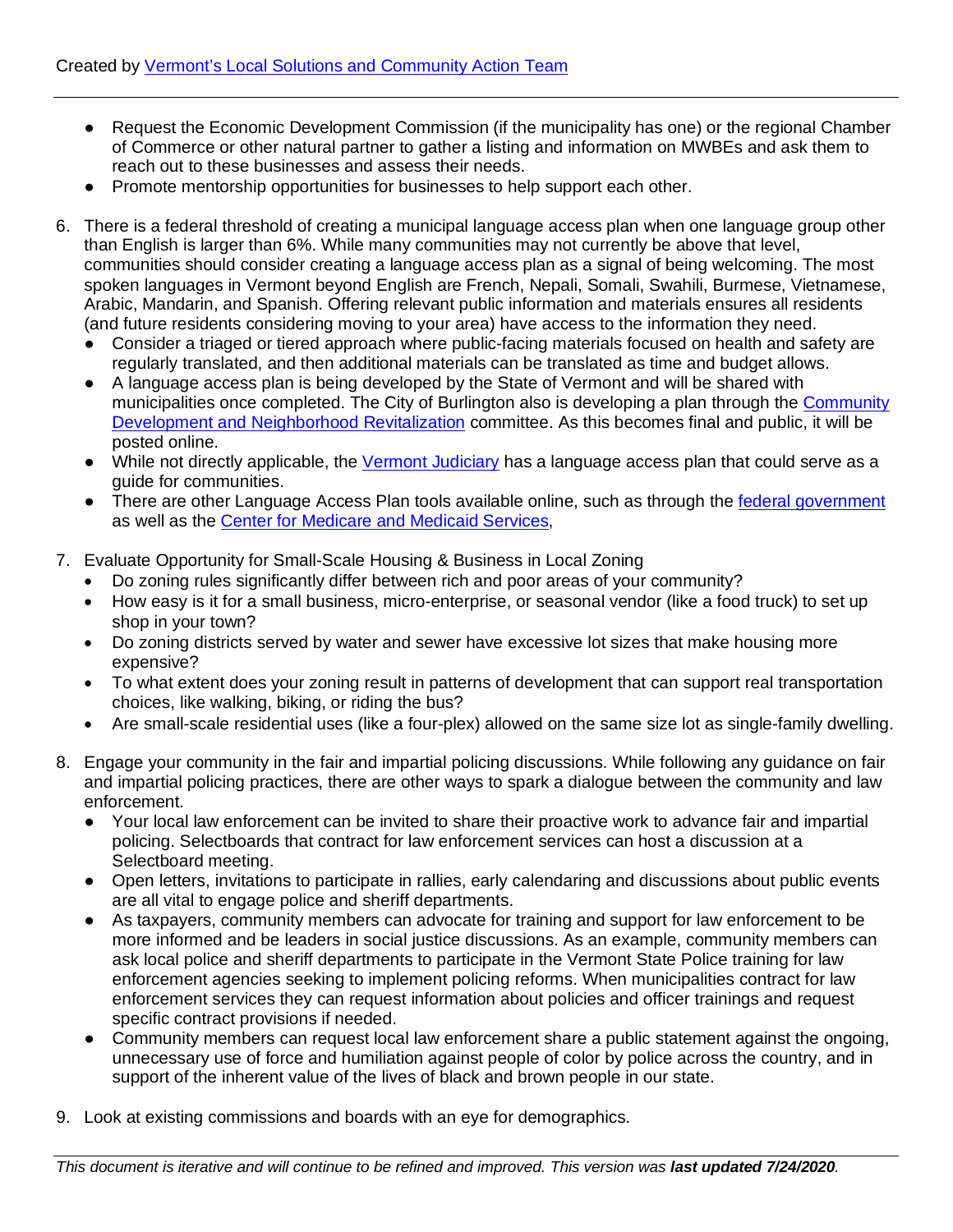- Planning commissions, historical review boards, Selectboards, development review boards, school boards. Across Vermont we know that many of these seats can be hard to fill. Take a look at your municipal boards, and then promote the open seats – and especially promote them in places where you can find a disproportionate number of people who have been historically marginalized. Additionally, reach out to local organizing organizations, indigenous groups, organizations that serve Vermonters in poverty, educational institutions, and so on. This can include proactively looking for young, racially and ethnically diverse, differently abled, and others who may not be currently represented throughout your community committees and leadership.
- One [tool to consider](https://urldefense.proofpoint.com/v2/url?u=https-3A__www.vtrural.org_sites_default_files_content_documents_MuniDemographics.pdf&d=DwMFaQ&c=euGZstcaTDllvimEN8b7jXrwqOf-v5A_CdpgnVfiiMM&r=bn139wHVzdVTYecqiCGdR6ke-6W2n8UG9e7GafFkEF8&m=_KE9IfWElzqnTFJGIdRY56cdcgnjiQZ3oCGpb2Gjoa0&s=XGo-hpPfGQowOjZapyhAYWrUZ6p9u27EgNV6eCMW8jM&e=) could include asking existing commissioners and volunteers to self-identify their demographics, strengths, and connections and filling vacancies could be targeted to voices not already represented. This should be customized based on the commission being evaluated to look for unintentionally excluded populations. Examples can include:
	- Planning Commission: ensure there are both landowners and renters, as well as those who receive housing subsidies;
	- Library Commission: ensure there are both parents of young children and non-parents;
	- Recreation Advisory Commission: ensure there are people with mobility impairments; and
	- Housing Commission: ensure there are both owners and renters, as well as those who receive housing subsidies.
- Conduct a self-reflective exercise to identify next steps to make incremental progress
	- Conduct a self-assessment of your community's diversity and equity work, similar to Brattleboro, [Vermont](https://www.brattleboro.org/vertical/Sites/%7BFABA8FB3-EBD9-4E2C-91F9-C74DE6CECDFD%7D/uploads/memo9-14-17.pdf) with identified action steps for the Selectboard and town staff to achieve. Hartford, Vermont also had each town department complete an assessment, such as the [parks and](https://www.hartford-vt.org/DocumentCenter/View/2713/413-EquityAuditFinal20-Parks-Recreation?bidId=)  [recreation department's](https://www.hartford-vt.org/DocumentCenter/View/2713/413-EquityAuditFinal20-Parks-Recreation?bidId=) most recent submission.
	- Create an equity-based strategic plan like the [City of Burlington](https://www.burlingtonvt.gov/CEDO/Equity-Programming) and post updates and related actions on a municipal website.
- Create an opportunity for a youth advisory member on all municipal boards and commissions. Partner with the school district to develop a program that could include youth who serve in this role to mentor the next student named at the end of each school year.

10. Create a Diversity and Equity Commission and Support Schools in Curriculum.

- Some municipalities have created stand-alone commissions to lead the work of their community's diversity and equity work. The benefits of this approach is to have a dedicated group of volunteers working on this effort and holding the community and all commissions accountable to carry out the ongoing work. The drawback could be assuming that it's the Diversity and Equity Commission's sole responsibility to undertake this work.
- Examples of Vermont communities with Diversity and Equity Commissions are:
	- [Putney, Vermont](https://www.reformer.com/stories/putney-board-oks-equity-and-inclusion-committee,583997)
	- [Hartford, Vermont](https://www.hartford-vt.org/agendacenter/hartford-committee-on-racial-equity--inclusion-31/?#06172020-1577)
- School districts have a resource with the [Vermont Coalition for Ethnic Studies and Social Equity, a](http://ethnicstudiesvt.org/)nd legislation passed in 2019 to increase cultural awareness, eradicate racial bias, provide content and support welcoming curriculum. Many free resources for teachers are available on their website. The [Vermont Principals' Association's Equity Initiative](https://vpaonline.org/leaders/vpa-equity-initiative/) holds regular gatherings and hosts resources for schools. Supporting students, teachers, administrators of color with caucuses and holding safe spaces for conversations about race are some of the key elements that provide support for schools.
- 11. Break down data on the programs the municipality administers by race, disability status, and other demographics to better understand who is being served (or not).
	- The first step is to collect demographic information on the users of municipal programs and assess how many people from historically marginalized communities are participating in meetings, availing themselves of services, and engaged in leadership and volunteering roles. It is a best practice to have people self-identify their demographic characteristics.